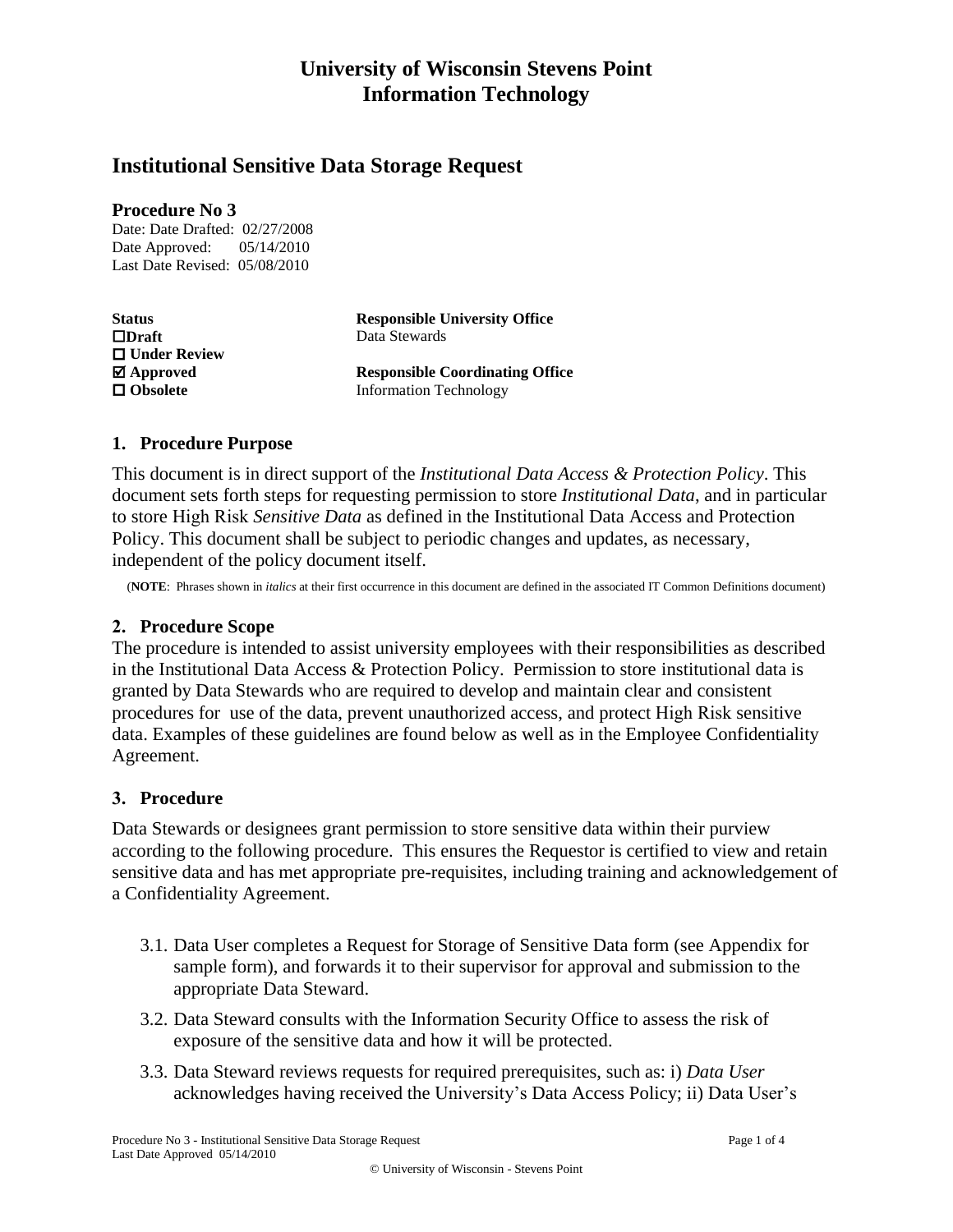supervisor certifies that Data User needs to store Sensitive data based on job responsibilities, and verifies the accuracy of the information conveyed on the Request for Storage of Sensitive Data form.

- 3.4. If prerequisites have been met, the Data Steward determines if data sensitivity training is required, such as WISDM training, knowledge of Family Education Rights and Privacy Act (FERPA) and/or review of Gramm-Leach-Bliley Act (GLBA) Sensitive Data Access guidelines.
- 3.5. The Data Steward completes the form, instructs the Requestor how to protect the data, informs the Information Security Office and logs the request.

## **4. Terms and Definitions**

A common set of terms and definitions used in IT policies are defined in the IT Common Definitions document.

## **5. Related Policies, References, and Attachments**

The collection of University of Wisconsin - Stevens Point - IT policies and procedures contain acceptable use, security, networking, administrative, and academic policies that have been developed to supplement and clarify University of Wisconsin - Stevens Point policy.

- IT policies and procedures are available at [http://www.uwsp.edu/it/about/policies/.](http://www.uwsp.edu/it/about/policies/)
- IT Procedure Policy Development, Approval, and Implementation
- IT Reference Common Definitions
- IT Policy Institutional Data Access and Protection
- The Surplus Property Office Surplus Property Disposal Policy can be found at: <http://www.uwsp.edu/Surplus/TermsAndPolicies.aspx#policies>

### **Contact Information**

For questions about this other Information Technology policies, contact the Information Security Office at [Information.Security.Office@uwsp.edu](mailto:Information.Security.Office@uwsp.edu) or the Director of Information Technology/CIO.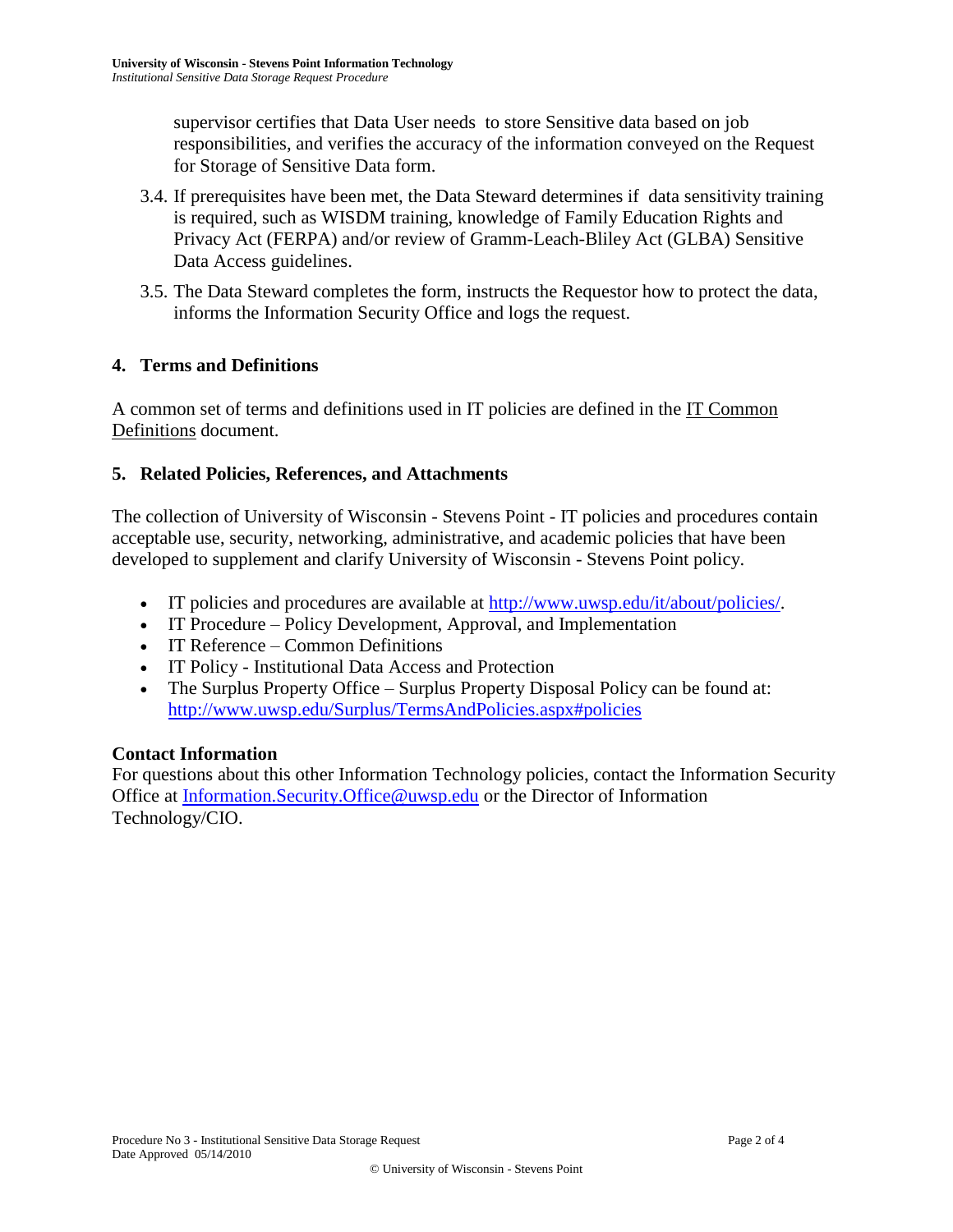# Appendix:



#### **UNIVERSITY OF WISCONSIN-STEVENS POINT**

#### **REQUEST FOR STORAGE OF SENSITIVE DATA**

| <b>EMPLOYEE / STUDENT NAME:</b>                                                                                                                                                                                                                                                            |                                                                                 | DATE:                  |                                                        |  |  |
|--------------------------------------------------------------------------------------------------------------------------------------------------------------------------------------------------------------------------------------------------------------------------------------------|---------------------------------------------------------------------------------|------------------------|--------------------------------------------------------|--|--|
| <b>EMPLOYEE / STUDENT ID:</b>                                                                                                                                                                                                                                                              |                                                                                 | <b>POSITION TITLE:</b> |                                                        |  |  |
| <b>DEPARTMENT:</b>                                                                                                                                                                                                                                                                         |                                                                                 | <b>PHONE NUMBER:</b>   |                                                        |  |  |
| I request approval to store highly sensitive data. I acknowledge my responsibility to treat this data with the utmost care and<br>meet all of the requirements specified in the Institutional Data Access and Protection Policy available at<br>http://www.uwsp.edu/infosecurity/policies. |                                                                                 |                        |                                                        |  |  |
| What type of sensitive data do you wish to store?<br>Check only one. Complete a separate form for each data type.                                                                                                                                                                          |                                                                                 |                        |                                                        |  |  |
| $\Box$ Student SSN<br>(send to Registrar)                                                                                                                                                                                                                                                  | $\Box$ Employee SSN<br>(send to<br>Personnel<br>Director)                       |                        | $\Box$ Credit Card Number<br>(send to Controller)      |  |  |
| $\Box$ Financial account information<br>(send to Controller)                                                                                                                                                                                                                               | $\Box$ Health<br>information<br>(send to<br><b>Health Services</b><br>Director) |                        | D Driver's License/ID<br>(send to InfoSecurity Office) |  |  |
| $\Box$ Passwords<br>(send to InfoSecurity Office)                                                                                                                                                                                                                                          |                                                                                 |                        |                                                        |  |  |
| Describe why you wish to retain sensitive data (i.e. purpose):                                                                                                                                                                                                                             |                                                                                 |                        |                                                        |  |  |
| Describe where this sensitive data will be located (i.e. laptop, network drive, desktop, file cabinet,<br>etc.):                                                                                                                                                                           |                                                                                 |                        |                                                        |  |  |
| Describe the department or unit that this sensitive data originated from (if known). List any other<br>departments or units with whom you are sharing this information.                                                                                                                    |                                                                                 |                        |                                                        |  |  |
| <b>Department Head Signature:</b><br>I certify that the requestor needs this access to do their job and the information on this request is<br>accurate.                                                                                                                                    |                                                                                 |                        |                                                        |  |  |